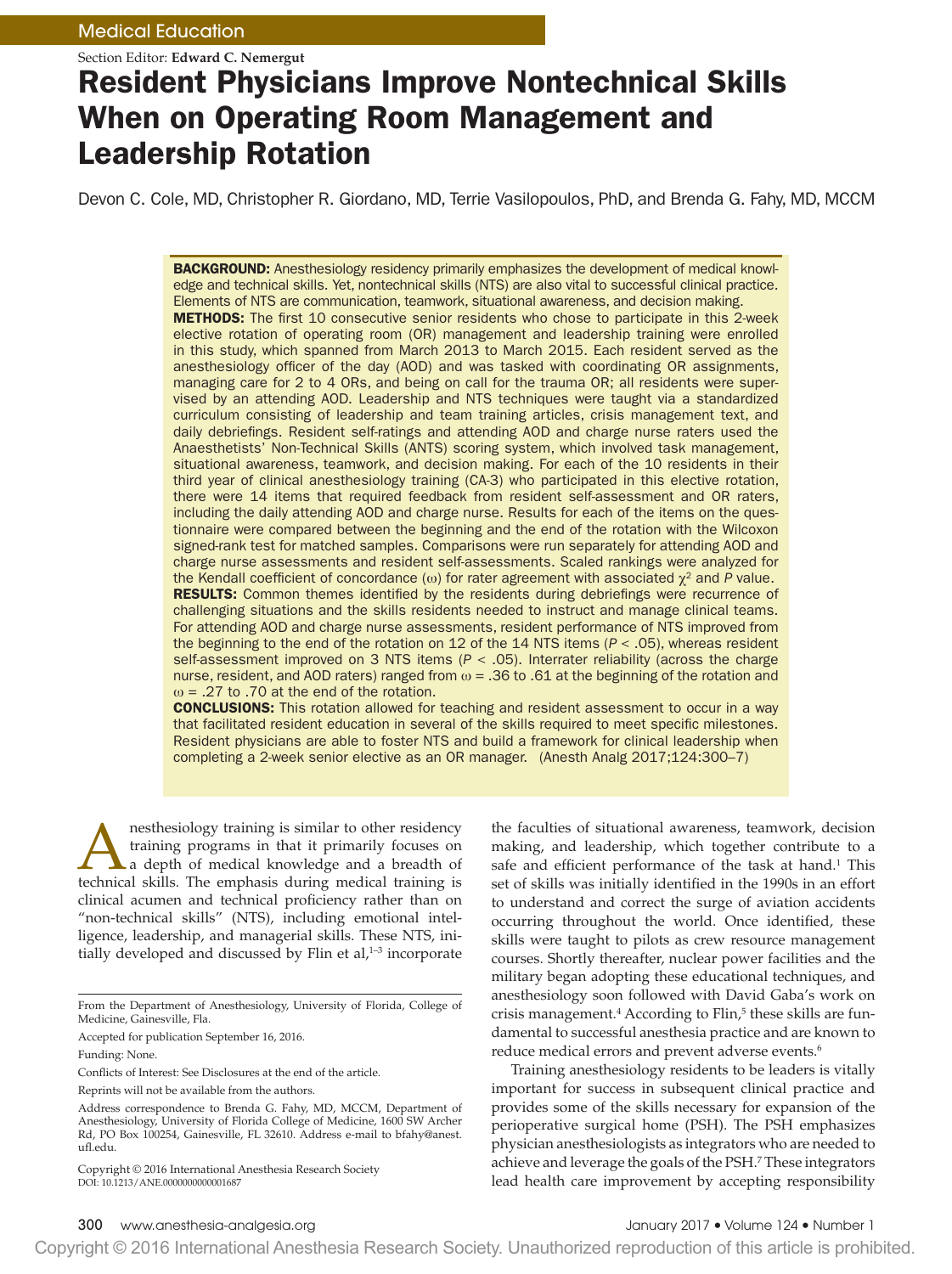and addressing specific patient needs, as well as sustaining their own component of the health system. Berwick and others at the Institute for Healthcare Improvement have done well in describing the goals of the PSH, delineating a triple aim project aligned at improving the experience of care, improving health, and reducing the costs of health care.8 However, more specific information is needed about these NTS that can help physicians develop the leadership capabilities to attain these goals. A recent systematic review of physician leadership and emotional intelligence shows that physicians are collaboratively challenged, and more important, little attention is given to improving this part of their education and career development process.<sup>9</sup> To better address the outcomes rather than the process of graduate medical education, the Accreditation Council for Graduate Medical Education has specified milestones during residency training based on 6 competencies.<sup>10</sup> A joint initiative by the Accreditation Council for Graduate Medical Education and the American Board of Anesthesiology produced the Anesthesiology Milestone Project,<sup>11</sup> which outlines anesthesiology-specific developmental achievements toward competencies.12 Progression from beginner to advanced milestone levels is the goal for every resident physician. For residents to acquire these advanced milestones, professional behaviors must be demonstrated and authenticated during clinical work.13 Rotation goals with Accreditation Council on Graduate Medical Education competencies are listed in Table 1, with milestones listed in Table 2.

A comprehensive and reliable assessment tool for those who provide anesthesia has content validity for NTS known as the Anaesthetists' Non-Technical Skills (ANTS) system; ANTS consists of a scoring system involving task management, situational awareness, teamwork, and decision making.3,14 The ANTS system has been tested in a simulated operating room (OR) environment<sup>3,15</sup> and in a clinical environment.16,17 The ANTS system is available free of charge for noncommercial use $18$  and identifies the 4 areas of focus

### Table 1. Goals of Operating Room Manager Rotation by 6 Accreditation Council for Graduate Medical Education Competencies

| <b>Competency</b>                        | <b>Objective Skills</b>                              |  |  |  |  |
|------------------------------------------|------------------------------------------------------|--|--|--|--|
| Patient care                             | Demonstrate ability to manage OR team                |  |  |  |  |
|                                          | Reflect a commitment to patient safety               |  |  |  |  |
|                                          | Cooperate with other health care providers           |  |  |  |  |
| Medical knowledge Show clinical judgment |                                                      |  |  |  |  |
|                                          | Independent organization of anesthetic plan          |  |  |  |  |
|                                          | Rapidly and effectively communicate concerns         |  |  |  |  |
| Professionalism                          | Participate in morning OR planning conference        |  |  |  |  |
|                                          | Maintain calm demeanor                               |  |  |  |  |
|                                          | Remain focused in critical situations                |  |  |  |  |
| Interpersonal and                        | Develop ability to lead different clinical teams     |  |  |  |  |
| communication                            | Adjust to actions of team members                    |  |  |  |  |
| skills                                   | Accept equivocal accountability for patient outcomes |  |  |  |  |
| Practice-based                           | Willingness to evaluate personal responsibilities    |  |  |  |  |
| learning and                             | Incorporate feedback                                 |  |  |  |  |
| improvement                              | Demonstrate improved clinical leadership skills      |  |  |  |  |
| Systems-based                            | Thorough and accurate record keeping                 |  |  |  |  |
| practice                                 | In-depth knowledge of other professionals' roles     |  |  |  |  |
|                                          | Efficient navigation and guidance of OR patient flow |  |  |  |  |

OR = operating room.

for NTS in this study: teamwork, task management, clinical decision making, and situational awareness.

The aim of this study was to measure NTS improvement during a 2-week senior elective rotation that taught and built upon the level of existing clinical leadership skills. Senior residents received training and exercised their decision-making skills during this innovative rotation. Daily debriefings and real-time guidance were provided by the attending anesthesiology officer of the day (AOD).

### METHODS

This study was an observational cohort of the first 10 consecutive senior anesthesiology residents (clinical anesthesiology residents, level third year of training [CA3]/ fourth year of postgraduate training [PGY-4]) who chose an OR management and leadership elective rotation. The residents were enrolled in this study, which spanned from March 2013 to March 2015. This elective was available for 1 resident during each 2-week block. To qualify for this elective, the resident had to be judged by the department clinical competency committee to be in good academic standing, including having obtained the prerequisite medical knowledge. This study was approved by the University of Florida institutional review board, and all participants consented to participate. During this 2-week rotation, a 2-step crosssectional assessment of senior residents was performed at the beginning and conclusion of the rotation. The modified Delphi method was used for the instruction of NTS techniques to the senior residents by the attending AOD as the exemplar and evaluator.<sup>19</sup> OR raters (composed of attending AOD and charge nurse raters) were trained to evaluate using the 4 ANTS techniques and skill areas of NTS (task management, situational awareness, teamwork, and decision making)<sup>3</sup> that were identified as necessary to successfully complete the goals of the 2-week rotation. These evaluations were based on the 6 Accreditation Council on Graduate Medical Education competencies (Table 1) and the milestones appropriate for the rotation (Table 2). This training included background literature relevant to ANTS as well as training in the evaluation parameters by using clinical scenarios. The list of skill areas provided the framework for senior residents to exhibit these NTS when directing clinical teams. The ANTS tool used in this study was developed for NTS; however, it was not specifically developed as a tool to be used to evaluate OR management decisions. The goals and objectives for the rotation, including all supplemental educational materials, the areas for evaluation, and the evaluation tool, were distributed before the start of each rotation for the resident to review.

Rotation resources were collected from a literature review and used as the rotation guide for instructional feedback regarding individual performance. Textbook and journal articles describing NTS and other articles relevant to excellence in anesthesiology, clinical leadership, and hospital economics were used as materials for the rotation.<sup>2-5,20-28</sup> To assess NTS, a questionnaire survey was distributed to the resident, the attending AOD, and the OR charge nurse that compiled 14 elements to assess the 4 areas of the ANTS system: teamwork, task management, decision making, and situational awareness.3 Residents were assessed by only 1 attending and 1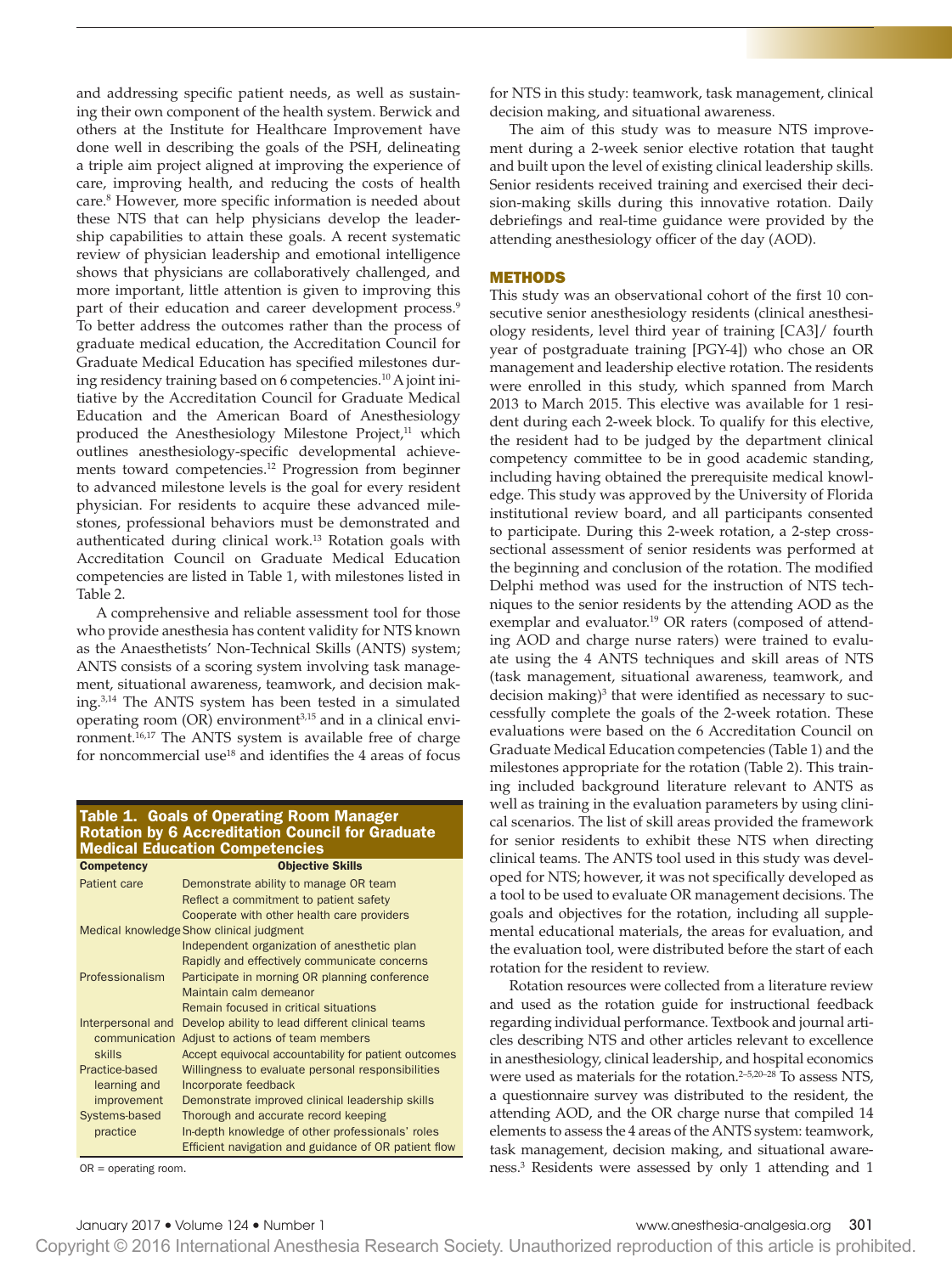| <b>Table 2. ACGME Competencies and Milestones</b> |                                                                                            |  |  |  |  |  |
|---------------------------------------------------|--------------------------------------------------------------------------------------------|--|--|--|--|--|
| <b>ACGME Competencies</b>                         | <b>ACGME Milestones</b>                                                                    |  |  |  |  |  |
| Patient care                                      | Preanesthetic patient evaluation, assessment, and preparation                              |  |  |  |  |  |
|                                                   | Anesthetic plan and conduct                                                                |  |  |  |  |  |
|                                                   | Periprocedural pain management                                                             |  |  |  |  |  |
|                                                   | Management of perianesthetic complications                                                 |  |  |  |  |  |
|                                                   | <b>Crises management</b>                                                                   |  |  |  |  |  |
|                                                   | Triage and management of critically ill patient in a nonoperative setting                  |  |  |  |  |  |
|                                                   | Acute, chronic, and cancer-related pain consultation and management                        |  |  |  |  |  |
|                                                   | Technical skills: airway management                                                        |  |  |  |  |  |
|                                                   | Technical skills: use and interpretation of monitoring and equipment                       |  |  |  |  |  |
|                                                   | Technical skills: regional anesthesia                                                      |  |  |  |  |  |
| Systems-based practice                            | Coordination patient care within the health care system                                    |  |  |  |  |  |
|                                                   | Patient safety and quality improvement                                                     |  |  |  |  |  |
| Practice-based learning and improvement           | Incorporation of quality improvement and patient safety initiatives into personal practice |  |  |  |  |  |
|                                                   | Analysis of practice to identify areas in need of improvement                              |  |  |  |  |  |
|                                                   | Self-directed learning                                                                     |  |  |  |  |  |
|                                                   | Education of patient, families, and other health care professionals                        |  |  |  |  |  |
| Professionalism                                   | Responsibility to patients, families, and society                                          |  |  |  |  |  |
|                                                   | Honesty, integrity, and ethical behavior                                                   |  |  |  |  |  |
|                                                   | Commitment to institution, department, and colleagues                                      |  |  |  |  |  |
|                                                   | Receiving and giving feedback                                                              |  |  |  |  |  |
|                                                   | Responsibility to maintain personal, emotional, physical, and mental health                |  |  |  |  |  |
| Interpersonal and communication skills            | Communication with patients and families                                                   |  |  |  |  |  |
|                                                   | Communication with other professionals                                                     |  |  |  |  |  |
|                                                   | Team and leadership skills                                                                 |  |  |  |  |  |

*ACGME = Accreditation Council for Graduate Medical Education.*

charge nurse at each time point. The ANTS system has been utilized and validated in both simulation and clinical studies (see Discussion), with good interrater agreement on both the element (.55 to .67) and category levels (.56 to .65) and shows high internal consistency (Cronbach  $\alpha$  = .79 to .86).<sup>3,14,16,17</sup>

Resident clinical duties during the rotation included leading anesthesia care teams based at an adult cancer and trauma hospital. Our model included managing the flow and daily assignments of 19 ORs, self-clinical assignment to 2 to 4 ORs based on OR volume that were staffed with nurse anesthetists, as well as being available for all emergent cases that presented to the trauma OR. The case mix included general surgery, urology, and orthopedic services, as well as non-OR anesthesia for gastroenterology and interventional radiology cases. The management of OR personnel included staffing changes that were required (eg, unplanned illness), leading interactions surrounding OR schedule changes with surgeons and the OR charge nurse, as well as shift relief and handoffs for cases extending into the evening. For each resident participant, the goals were to establish a logical sequence for first case starts for OR teams, staggering initial start times to allow smooth OR workflow, providing staff for different individual surgical needs, opening additional ORs when clinical volume demanded, and managing additional cases that emerged throughout the day. As the OR manager, resident AODs were also called to lead the response to daily intraoperative emergencies within the ORs, including, but not limited to, airway emergencies, surgical bleeding, embolic phenomena, and cardiac pathology. Resident AODs also helped direct and complete patient preoperative evaluations and obtain informed consents.

Study measures included both written comments and questionnaire rankings (at the beginning and end of the rotation) independently performed by resident self-evaluation and OR raters, which included the attending AOD and the

OR charge nurse. Debriefings with attending AODs were conducted at the conclusion of each day, providing time for questions and the necessary instruction when reviewing NTS resources. During daily debriefings, self-reflection questions about individual performance effectiveness were posed, and feedback was provided by the attending AOD. In addition, to solidify the importance of the rotation goals, the following self-inquiry questions were asked daily:

- 1. How has this rotation changed your view of managing OR teams?
- 2. Explain how being an AOD has prepared you for becoming a clinical leader in your future practice?
- 3. What personal attributes do you feel are necessary for leading clinical teams?
- 4. What resources helped you improve your clinical leadership skills?

The ranking of questionnaire items with their associated activities were reported on a 4-point scale that ranged from a 1 for rarely, a 2 for sometimes, a 3 for often, and a 4 for always. For each of the 10 CA-3 residents who participated in this elective rotation, there were 14 items that required feedback from 3 different sources: resident self-assessment, assessment from OR raters, and assessment from the attending AOD and charge nurse. There were a total of 420 ranks at the beginning of the rotation and 420 ranks at the end of the rotation, each of which included 140 ranks from the residents' self-evaluations and 280 ranks from the OR raters. Residents were blinded from ranks by the OR raters to enable them to complete the survey without being influenced by the other ratings. In addition, the OR raters were also blinded from the resident assessments. Scaled rankings were analyzed for the Kendall coefficient of concordance (ω) for rater agreement across resident, AOD, and charge nurse raters. For agreement, 0 means no agreements at all, and 1 represents perfect agreement. Results for each of the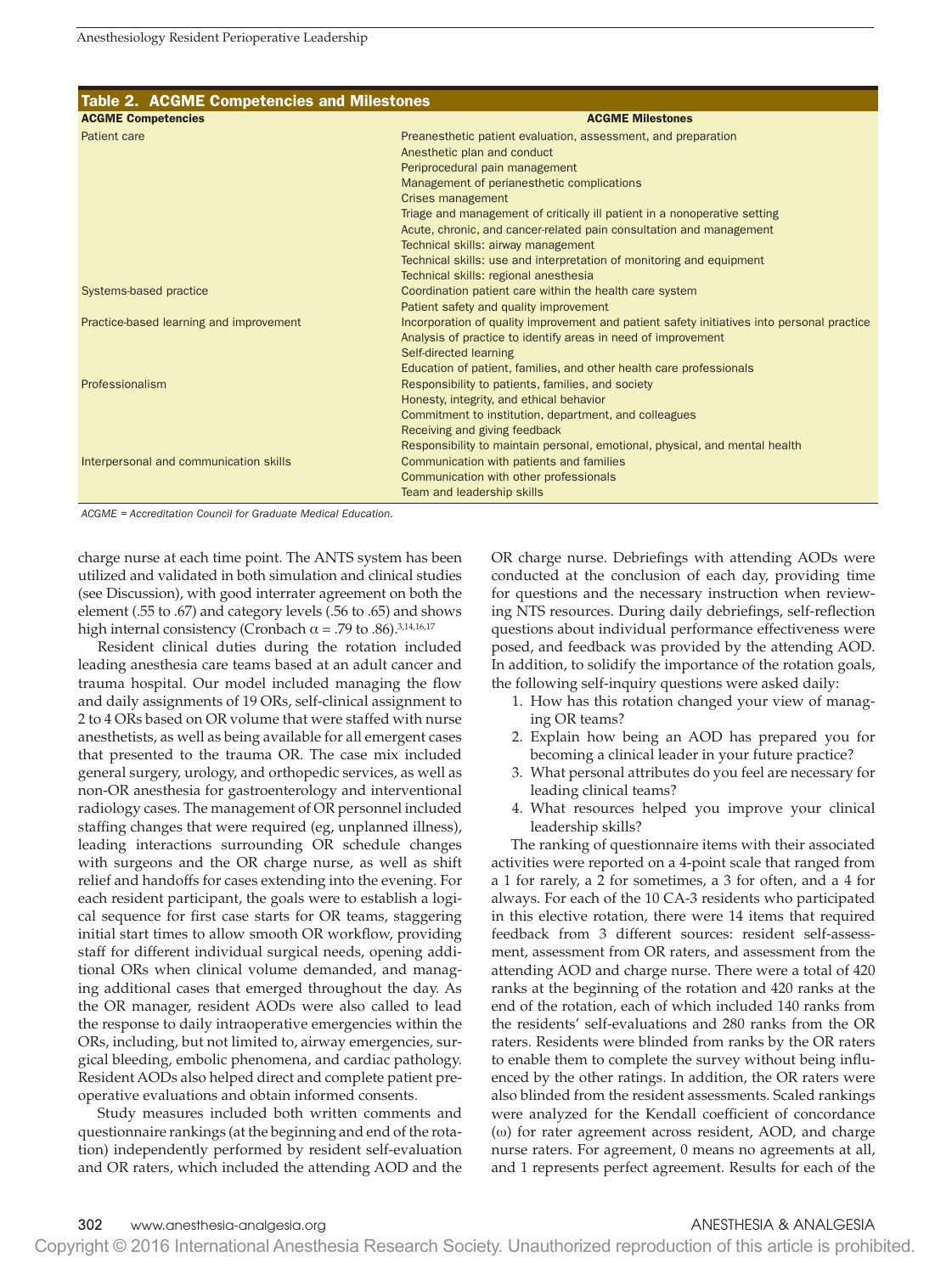14 items of the questionnaire were compared between the beginning and the end of the rotation with the Wilcoxon signed-rank test for matched samples (using SAS JMP Pro 12.0, SAS Institute, Cary, NC). Comparisons were run separately for attending AOD assessments ( $n = 10$  per item), charge nurse assessments ( $n = 10$  per item), and resident self-assessments (n = 10 per item). Hodges–Lehmann estimates for median differences with 95% confidence were calculated for each item for each rater. *P* < .05 was considered statistically significant. False-discovery rate methods were used to adjust for multiple comparisons.<sup>29</sup> Power analyses showed that  $n = 10$  in a matched-paired design (Wilcoxon signed-rank test, correlation between groups = .45, logistic distribution) was able to detect differences of .75 (SD = .65) at  $\alpha$  = .05 (2-tailed), power = 90%.

### RESULTS

A total of 420 ranks were completed at each time point, with 140 ranks from resident self-evaluations and 280 ranks from the OR raters. All 14 areas of the NTS ranks by questionnaire survey were compared at the beginning of the rotation and end of the rotation for both of the attending AODs (Figure 1), charge nurse assessments (Figure 2), and resident self-assessments (Figure 3). Resident performance of NTS improved from the beginning to the end of the rotation on 12 of the 14 NTS items ( $P < .05$ ; Figures 1 and 2) according to either AOD or charge nurse assessments. Examining the proportion of AOD and charge nurse responses for each skill (Figures 1 and 2), by the end of the rotation, at least 90% of attending AOD and charge nurse raters reported that residents always demonstrated a focused method of approaching tasks, were humble to the complexity of the work, had personal contact with patients, and anticipated the changing environments. However, for some areas, 35% or fewer attending and charge nurse raters reported residents as always appropriately using authority and assertiveness, briefing teams about a plan of action, and reevaluating and debriefing individuals and teams, although all of these areas did show significant improvement from the beginning of the rotation. A majority of the items related to teamwork and situational awareness showed at least a 65% increase in being rated as "always" by AOD attending and charge nurse assessments.

For self-assessment (Figure 3), residents were less likely to report that they always performed the actions related to the most NTS items, with only 4 areas in which 50% or more of the residents reported that they always performed that action by the end of the rotation. Interestingly, 3 of these items (demonstrates focused method of approaching tasks, humble to complexity of work, and personal contact with patients) were the same tasks rated highly by AOD attending/charge nurse assessments. Furthermore, there were multiple areas that had low "always" ratings (10% or fewer residents) by the end of the rotation, although they showed increases in ratings of "often."

Secondary analyses evaluated the relationships among the 4 content areas (teamwork, task management, clinical decision making, and situational awareness). Items within each content area were summarized so that correlations among content areas could be performed. Correlations

(Spearman ρ) ranged from low to moderate. The lowest correlation (ρ = .206, 95% CI, −.142–.546, *P* = .276) occurred between situational awareness and task management. The highest correlation (ρ = .582, 95% CI, .303–.788, *P* = .001) occurred between clinical decision making and task management. These correlations suggest that although there is some overlap across teamwork, task management, clinical decision making, and situational awareness, these areas still measure distinct content.

The reliability of the questionnaire was high across all raters (Cronbach  $\alpha$  = .73–.83), which was similar to previous uses of the ANTS system in both simulation and clinical settings. Interrater reliability (across the charge nurse, resident, and AOD raters) ranged from  $\omega$  = .36 to .61 at the beginning of the rotation and  $\omega = .27$  to .70 at the end of the rotation. This indicates fair to moderate agreement across all 3 raters.

Common themes identified by residents at daily debriefings, as well as those recorded on written feedback forms, were recurrence of challenging situations and abilities needed to instruct and manage clinical teams. The resident comments about the abilities needed to instruct and manage teams included essentials of team management and delegation, skills needed to respond to surgical emergencies, maintaining closed-loop communication, and ensuring a safe environment. Resident AODs were repeatedly challenged on a daily basis by trauma OR cases when they were placed in the lead anesthesia role for resuscitative measures and invasive procedures. AOD residents were also the primary resource for responding to emergent intraoperative events in other ORs, which typically included the diagnosis and treatment of a presenting crisis.

### **DISCUSSION**

During this 2-week rotation, resident participants at the University of Florida commented that OR management was more involved than simply making daily schedule assignments and responding to clinical needs. They found that this role requires a personal knowledge of collegial skills and personalities that enable the AOD to proficiently assign clinical work. Under the right circumstances of selfreflection and effective feedback, and implanting the seeds of leadership principles, anesthesiology residents can make the transition from physicians providing clinical care to physician leaders.30

The residents consistently ranked the clinical decisionmaking section of reevaluates and debriefs individuals and teams lower than some other NTS, revealing a responsibility that residents did not have as much experience with before the rotation. Reevaluation and debriefing are not typical skills learned during residency, as reflected in the lower scores and the improvement with exposure to these areas. This may be an area of future emphasis with additional training because "debriefs individuals and teams at the end of the rotation" only received an "always" 26.7% of the time. The highest "always" responses at the beginning of the AOD rotation to "humble to complexity of work" and "personal contact with patients" were expected. The "humble to complexity of work" is learned on the first day of residency with exposure to the complex health system and is reflected in these results.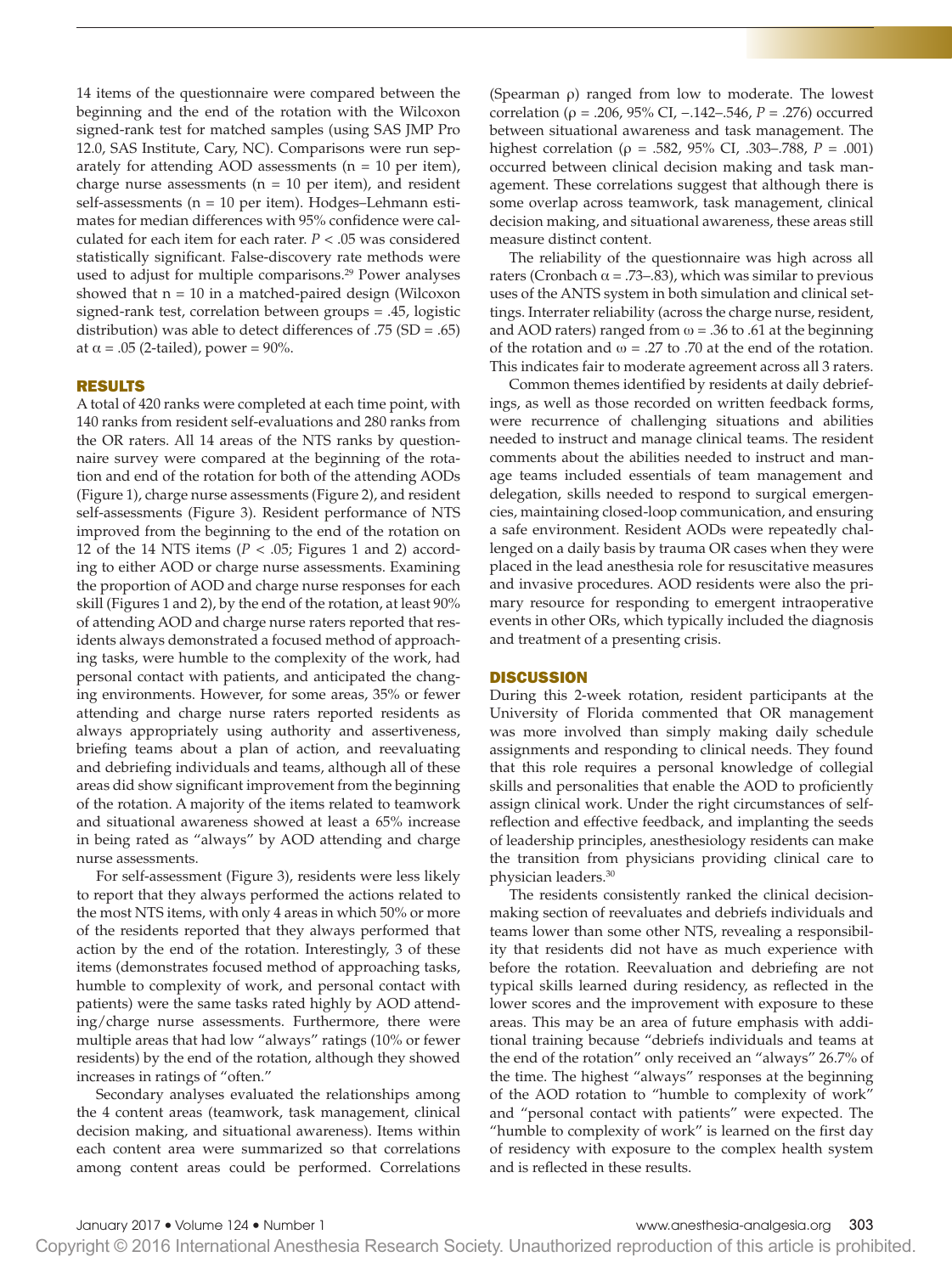

Figure 1. Rank percentages at the beginning and end of the AOD rotation by attending AOD supervisor assessment ( $n = 10$ ), with median differences (5% CIs). *P* values from Wilcoxon signed-rank test, adjusted for multiple comparisons. AOD indicates anesthiologist officer of the day.

| <b>Teamwork</b>                                                              |     |     | <b>Sometimes</b> |     | ■ Often |     | $\equiv$ Always | <b>Median Difference (95% CI)</b> | P    |
|------------------------------------------------------------------------------|-----|-----|------------------|-----|---------|-----|-----------------|-----------------------------------|------|
| Coordinates activities with anethesia teams-beginning                        | 10% |     |                  |     | 70%     |     | 20%             | $1.0(0.5-1.0)$                    | 0.04 |
| Coordinates activities with anethesia teams-end                              |     | 20% |                  |     |         | 80% |                 |                                   |      |
| Appropriately uses authority and assertiveness-beginning                     |     |     |                  |     | 90%     |     | 10%             |                                   |      |
| Appropriately uses authority and assertiveness-end                           |     | 30% |                  |     |         | 70% |                 | $0.5(0-1.0)$                      | 0.04 |
| Communicates effectively and frequently-beginning                            |     |     |                  | 80% |         |     | 20%             |                                   |      |
| Communicates effectively and frequently-end                                  | 10% |     |                  |     | 90%     |     |                 | $1.0(0.5-1.0)$                    | 0.04 |
| <b>Task Management</b>                                                       |     |     |                  |     |         |     |                 |                                   |      |
| Briefs teams about plan of action-beginning                                  |     | 30% |                  |     | 40%     |     | 30%             | $0.5(0-1.0)$                      | 0.07 |
| Briefs teams about plan of action-end                                        |     |     | 50%              |     |         |     | 50%             |                                   |      |
| Demonstrates focused method of approaching tasks-                            |     |     |                  | 80% |         |     | 20%             |                                   |      |
| Demonstrates focused method of approaching tasks-end                         | 10% |     |                  |     | 90%     |     |                 | $1.0(0.5-1.0)$                    | 0.04 |
| Humble to complexity of work-beginning                                       | 10% |     |                  | 60% |         |     | 30%             |                                   |      |
| Humble to complexity of work-end                                             |     | 20% |                  |     |         | 80% |                 | $0.5(0-1.0)$                      | 0.04 |
| Calm and clear in critical situations-beginning                              |     |     |                  | 80% |         |     | 20%             |                                   |      |
| Calm and clear in critical situations-end<br><b>Clinical Decision Making</b> |     | 20% |                  |     |         | 80% |                 | $0.5(0-1.0)$                      | 0.04 |
| Personal contact with patients-beginning                                     |     |     |                  | 70% |         |     | 30%             |                                   |      |
| Personal contact with patients-end                                           |     |     |                  |     | 100%    |     |                 | $1.0(0.5-1.0)$                    | 0.04 |
| Identifies available options-beginning                                       | 10% |     |                  | 60% |         |     | 30%             |                                   |      |
| Identifies available options-end<br><b>Situational Awareness</b>             |     | 30% |                  |     |         | 70% |                 | $0.5(0-1.0)$                      | 0.13 |
| Balances risks with available options-beginning                              | 10% |     |                  |     | 70%     |     | 20%             |                                   |      |
| Balances risks with available options-end                                    |     | 20% |                  |     |         | 80% |                 | $1.0(0.5-1.0)$                    | 0.04 |
| Re-evaluates and debriefs individuals and teams-beginning                    |     | 30% |                  |     |         | 70% |                 |                                   |      |
| Re-evaluates and debriefs individuals and teams-end                          |     |     | 40%              |     |         | 60% |                 | $1.0(0.5-1.5)$                    | 0.04 |
| Gathers and actively seeks out information-beginning                         |     |     |                  | 70% |         |     | 30%             |                                   |      |
| Gathers and actively seeks out information-end                               |     | 20% |                  |     |         | 80% |                 | $0.5(0-1.0)$                      | 0.13 |
| Recognizes and understands current tasks-beginning                           |     |     |                  | 70% |         |     | 30%             |                                   |      |
| Recognizes and understands current tasks-end                                 | 10% |     |                  |     | 90%     |     |                 | $0.5(0-1.0)$                      | 0.04 |
| Anticipates changing environment-beginning                                   |     |     | 60%              |     |         |     | 40%             |                                   |      |
| Anticipates changing environment-end                                         | 10% |     |                  |     | 90%     |     |                 | $0.5(0-1.0)$                      | 0.07 |

Figure 2. Rank percentages at the beginning and end of the AOD rotation by charge nurse assessment ( $n = 10$ ), with median differences (5%) CIs). *P* values from Wilcoxon signed-rank test, adjusted for multiple comparisons. AOD indicates anesthiologist officer of the day.

This study was limited to a single institution. Furthermore, another limitation is our small sample (n = 10), which may limit the generalizability of our results. However, there were a large number of ranks at each point in time, across multiple raters. We used the ANTS tool because

studies have shown it to be a reliable and validated measure of NTS in both simulation environments<sup>3,15</sup> and clinical settings.16,17 Furthermore, the results of this study support that the ANTS scoring system has content validity. The expected outcome aimed at demonstrating improvement in

## 304 www.anesthesia-analgesia.org and analysis and annual state of the anti-state and analysis and annual state and analysis and analysis and analysis and analysis and analysis and analysis and analysis and analysis and ana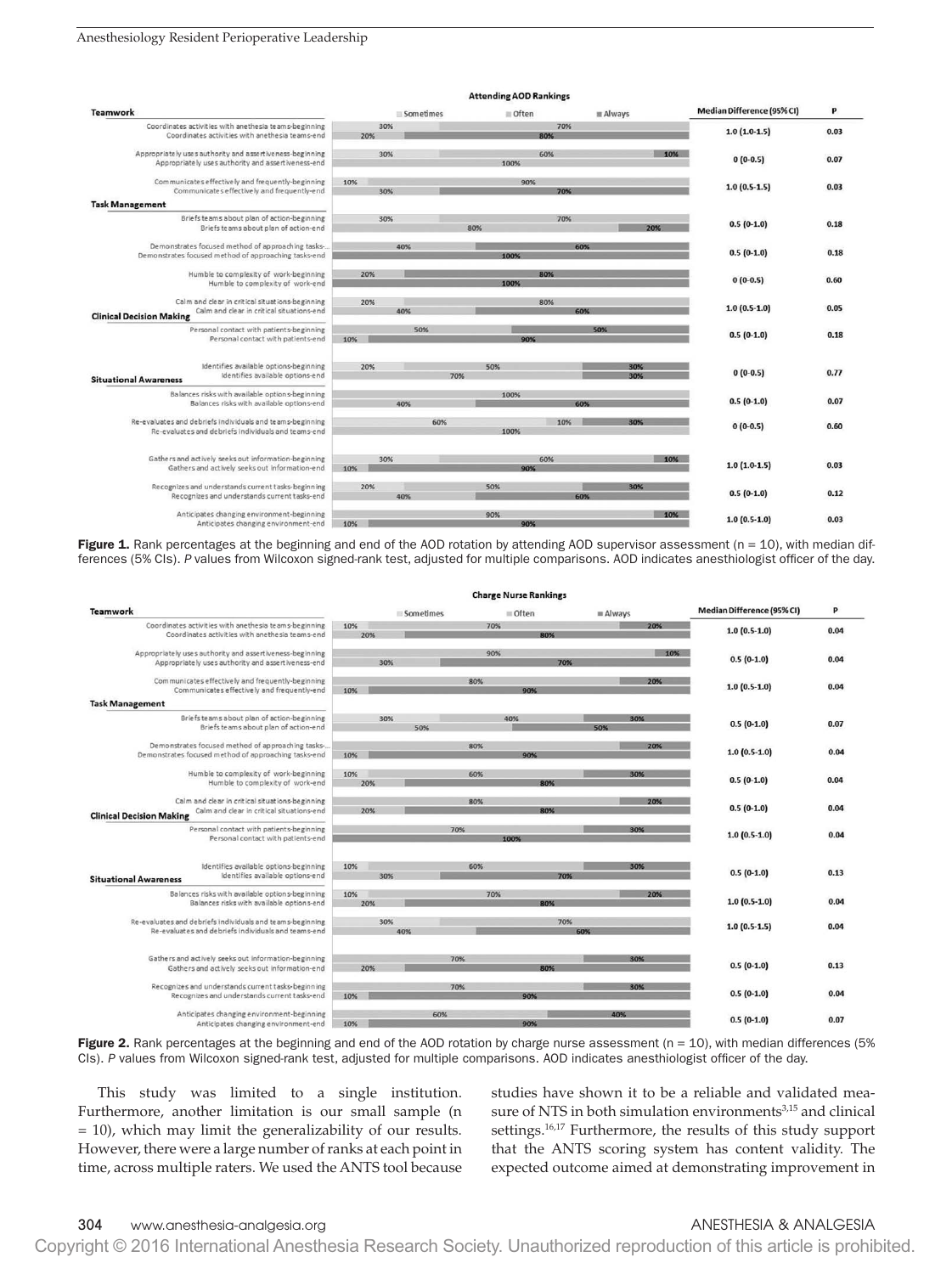

Figure 3. Rank percentages at the beginning and end of the AOD rotation by resident self-assessment ( $n = 10$ ), with median differences (5%) CIs). *P* values from Wilcoxon signed-rank test, adjusted for multiple comparisons. AOD = anesthiologist officer of the day.

Table 3. Scaled Rankings Analyzed for Kendall's Coefficient of Concordance (**ω**) for Rater Agreement Across Resident, AOD, and Charge Nurse

|                | Ω   | $\chi^2$ | P<br><b>Value</b> |
|----------------|-----|----------|-------------------|
| Begin rotation |     |          |                   |
|                | .36 |          |                   |
| Resident #1    |     | 14.17    | .362              |
| Resident #2    | .46 | 18.06    | .155              |
| Resident #3    | .47 | 18.31    | .146              |
| Resident #4    | .44 | 17.27    | .187              |
| Resident #5    | .58 | 22.55    | .047              |
| Resident #6    | .54 | 20.90    | .075              |
| Resident #7    | .61 | 23.60    | .035              |
| Resident #8    | .52 | 20.45    | .085              |
| Resident #9    | .57 | 22.07    | .054              |
| Resident #10   | .45 | 17.56    | .175              |
| End rotation   |     |          |                   |
| Resident #1    | .56 | 21.67    | .061              |
| Resident #2    | .27 | 10.56    | .647              |
| Resident #3    | .32 | 12.29    | .504              |
| Resident #4    | .43 | 16.87    | .205              |
| Resident #5    | .30 | 11.49    | .57               |
| Resident #6    | .62 | 24.26    | .029              |
| Resident #7    | .56 | 21.67    | .061              |
| Resident #8    | .49 | 19.13    | .119              |
| Resident #9    | .70 | 27.36    | .011              |
| Resident #10   | .46 | 17.82    | .165              |

Abbreviation: AOD, anesthesiology officer of the day. Degrees of freedom for analyses, 13.

NTS through an in situ NTS education experienced during this OR management and leadership rotation was achieved. This was confirmed by the significant improvement in NTS from baseline. Several studies have examined the validity of the ANTS, particularly in terms of content validity and

observability. In terms of content validity, the ANTS was developed using literature review, expert interviews, comparison to existing metrics, theoretical models, cognitive task analysis, and iterative workshop development.14 To test its content validity, feedback from 50 consulting anesthesiologists was assessed, rating the ANTS completeness and observability after viewing 8 experimental videos.<sup>3</sup> Results from this study supported a high level of content validity, with 100% of the anesthesiologists reporting that the tool addressed the key behaviors in questions, 84% stating that the tool was not missing key elements, and 82% reporting that the ANTS categories were very easy to observe.3 In addition, the good interrater reliability of the ANTS in this study was similar to that found in both simulation and clinical implementation of the ANTS. The study is limited by the tools that were used (in this study, that is the ANTS tool); however, this study demonstrated that this tool was able to be used for OR decision making and may help develop better assessment tools. The outcomes for this study documented improvements in evaluations; however, improvements in other quantifiable measures involving operating room performance metrics (eg, room turnover time among cases) were not measured. These quantifiable measurements potentially could provide additional information on whether or not the residents during the rotation improved their skills in the domains that were assessed.

In this study, only residents in their final year of training with the prerequisite clinical skills, as determined by the departmental clinical competence committee, were eligible for this elective. Because this was an elective, only those individuals motivated to learn the leadership principles that were offered in this rotation chose to enroll, and this may be partly explain why all of these residents achieved the final

January 2017 • Volume 124 • Number 1 www.anesthesia-analgesia.org 305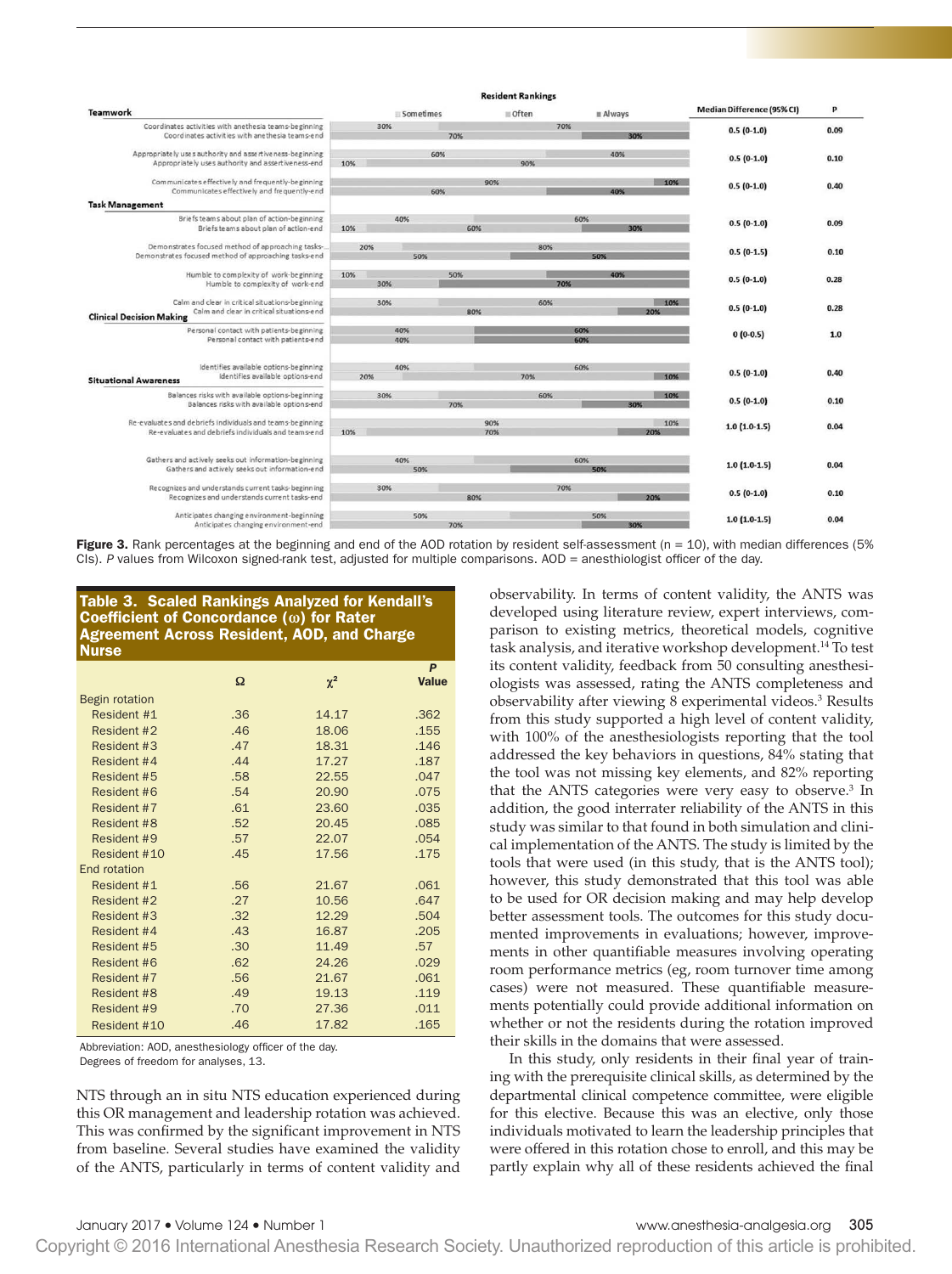goals. However, the goals may have to be more challenging because even motivated students do not have the capacity to routinely obtain every goal during a rotation. In the future, the addition of quantitative data with OR performance metrics may provide additional assessment data. Based on this initial experience involving senior anesthesiology residents interested in leadership, the final goals potentially could have been more advanced. This might not be the case if this were a required rotation for all senior residents. Other potential explanations for all residents achieving the final goals include the parameters chosen, or the assessments did not permit differentiation between these levels.

Each resident was provided a 2-week rotation in a suite of ORs that provided similar case volumes and types of cases with 3 faculty attending AOD supervisors. The anesthesia team members, including other anesthesia providers (eg, certified registered nurse anesthetists) who changed on a daily basis and for this initial study, were not used as a part of the evaluation. Furthermore, a limitation of this study was that they were unable to account for potential differences in ratings across the attending AOD and charge nurse. Future plans include obtaining additional feedback from the anesthesia providers being supervised by the resident AOD and evaluating for improvement in OR performance metrics during the rotation. The average volume for the resident AOD was 6 to 10 cases per day, 2 to 3 traumatic cases per week, and 1 OR crisis per day. Specific details regarding the nature of the individual intraoperative crises were not tracked, and this represents an area for future data collection to ensure similar experiences among the residents as well as to identify areas to strengthen rescue training for residents.

Management of OR personnel included staffing changes required throughout daily shift work, with the goal of managing OR flow and throughput. Hospital economics in relation to utilization was discussed, but we were unable to address detailed implications of staffing decisions with an emphasis on economics and utilization because of the 2-week rotational time frame. Having the residents make decisions before receiving additional education targeted to that decision making is an area for future investigation and may increase resident interest in the topic. However, because these were senior residents, their prerotation self-assessments should be reflective of their familiarity with these skills before formal education. Whether these skills were maintained after the completion of the rotation and whether residents practiced the skills learned on the rotation are important pieces of additional information and represent future areas for further assessment. Education sufficient for basic OR management decisions requires 15 hours or 1.5 days [\(http://www.](http://www.franklindexter.net/PDF%20Files/CourseAlternatives.pdf) [franklindexter.net/PDF%20Files/CourseAlternatives.pdf\)](http://www.franklindexter.net/PDF%20Files/CourseAlternatives.pdf). To be able to provide additional background on OR management decisions that involve utilizing written formulas shown to increase trust would entail 35 hours.<sup>31-33</sup> Complicated topics,34 including overutilized OR time, are not intuitive or learned through OR work experiences.35,36 In fact, one study using a highly standardized scenario-based simulated environment for OR management decisions showed that decision making was no better than random chance.<sup>36</sup> This represents a future area for additional educational opportunities and potentially further study as well.

A commitment to teaching in the workplace gives residents the opportunity to observe successful NTS.<sup>18</sup> Placing senior residents in a leadership role, such as the OR manager, also provides the scenarios needed for the practice of perioperative care and the development of clinical leadership skills. This formula requires committed faculty who are willing to devote part of their day to real-time instruction and feedback, as well as daily debriefings, and therefore should be comprised of specific attending AODs. It can be a challenge for the attending AOD to relinquish workflow decision making to a resident in a clinically demanding area such as the OR, and this represented one of the challenges when developing this rotation. When given the opportunity to lead with real-time support, activity-based assessments of NTS yields improved skills in the clinical arena. On the basis of our experience of this rotation, we believe that an OR management and leadership rotation focusing on NTS provides a framework for the development and assessment of perioperative leadership skills.

### ACKNOWLEDGMENTS

The authors would like to thank Kenneth Hartis (Charge Nurse, South Tower Operating Room, UF Health Shands, Gainesville, FL) for his responsiveness, patience, and feedback.

### DISCLOSURES

**Name**: Devon C. Cole, MD.

**Contribution**: This author helped design the study and the management, data analysis, and drafting of the manuscript.

**Conflicts of Interest**: None.

**Name**: Christopher R. Giordano, MD. **Contribution**: This author helped design the study and the management, data analysis, and drafting of the manuscript.

**Conflicts of Interest**: None.

**Name**: Terrie Vasilopoulos, PhD.

**Contribution**: This author made substantial contributions to analysis and interpretation of data.

**Conflicts of Interest**: None.

**Name**: Brenda G. Fahy, MD, MCCM.

**Contribution**: This author helped design the study, analyze the data, and write the manuscript.

**Conflicts of Interest**: Dr. Fahy received no financial support for this manuscript. Dr. Fahy receives financial support from the American Board of Anesthesiology (ABA) as a board member, as well as ABA-International, LLC, as a consultant. The institution receives salary support from the Foundation of Anesthesia Education and Research and the National Institutes of Health (NIH)  $P = 50$ , "PICS: A New Horizon for Surgical Critical Care."

**This manuscript was handled by**: Edward C. Nemergut, MD.

### REFERENCES

- 1. Flin R, O'Connor P, Crichton M. *Safety at the Sharp End: A Guide to Non-Technical Skills*. Burlington, VT: Ashgate Publishing; 2008.
- 2. Fletcher GC, McGeorge P, Flin RH, Glavin RJ, Maran NJ. The role of non-technical skills in anaesthesia: a review of current literature. *Br J Anaesth*. 2002;88:418–429.
- 3. Fletcher G, Flin R, McGeorge P, Glavin R, Maran N, Patey R. Anaesthetists' non-technical skills (ANTS): evaluation of a behavioural marker system. *Br J Anaesth*. 2003;90:580–588.
- 4. Gaba D, Fish K, Howard S. *Crisis Management in Anesthesiology*. Edinburgh: Churchill Livingstone; 1994.
- 5. Flin R, Patey R, Glavin R, Maran N. Anaesthetists' non-technical skills: evaluation of a behavioural marker. *Br J Anaesth*. 2010;105:38.
- 6. Kohn L, Corrigan J, Donaldson M. To err is human: building a safer health system. A report of the Committee on Quality